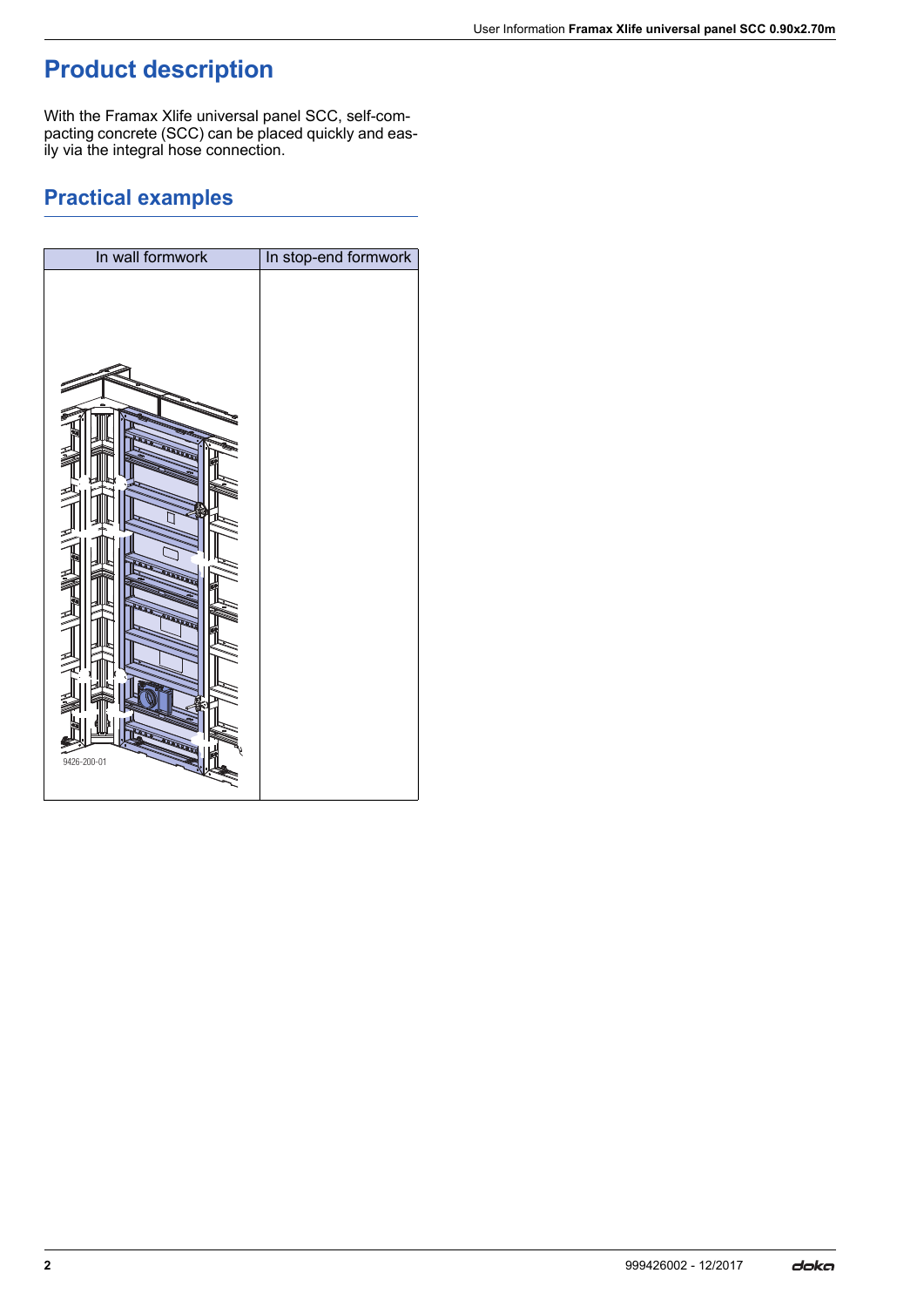# **Assembly and pouring operation**

#### **NOTICE**  $\mathbf{I}$

 $\mathbf{i}$ 

- Not suitable for placing ordinary concrete!
- The panel can be used in wall formwork and as a stop-end formwork.
- Max. filling height in vertically stacked formwork: 3.30 m.
- When used as a stop-end formwork, wall thicknesses of 15 to 45 cm are possible, in 5 cm increments.

Follow the directions in the 'Framed formwork Framax Xlife' User Information booklet.

### **Preparing the Framax Xlife universal panel**

► Lift the securing latch, open the slide valve and remove the locking part.



#### **Preparing the pump hose**

➤Use the lever coupling to fasten the Panel closure tool D125 SCC to the pump hose.



#### **Before pouring**

► Use the lever coupling of the Panel closure tool D125 SCC to fix the pump hose to the Framax Xlife universal panel SCC. Then open both the slide valve and the panel closure tool.



▶ Pouring can now begin.

### **After pouring**

► Lift the securing latch and close both the slide valve and the panel closure tool.



► Undo the lever coupling between the slide valve and the panel closure tool.

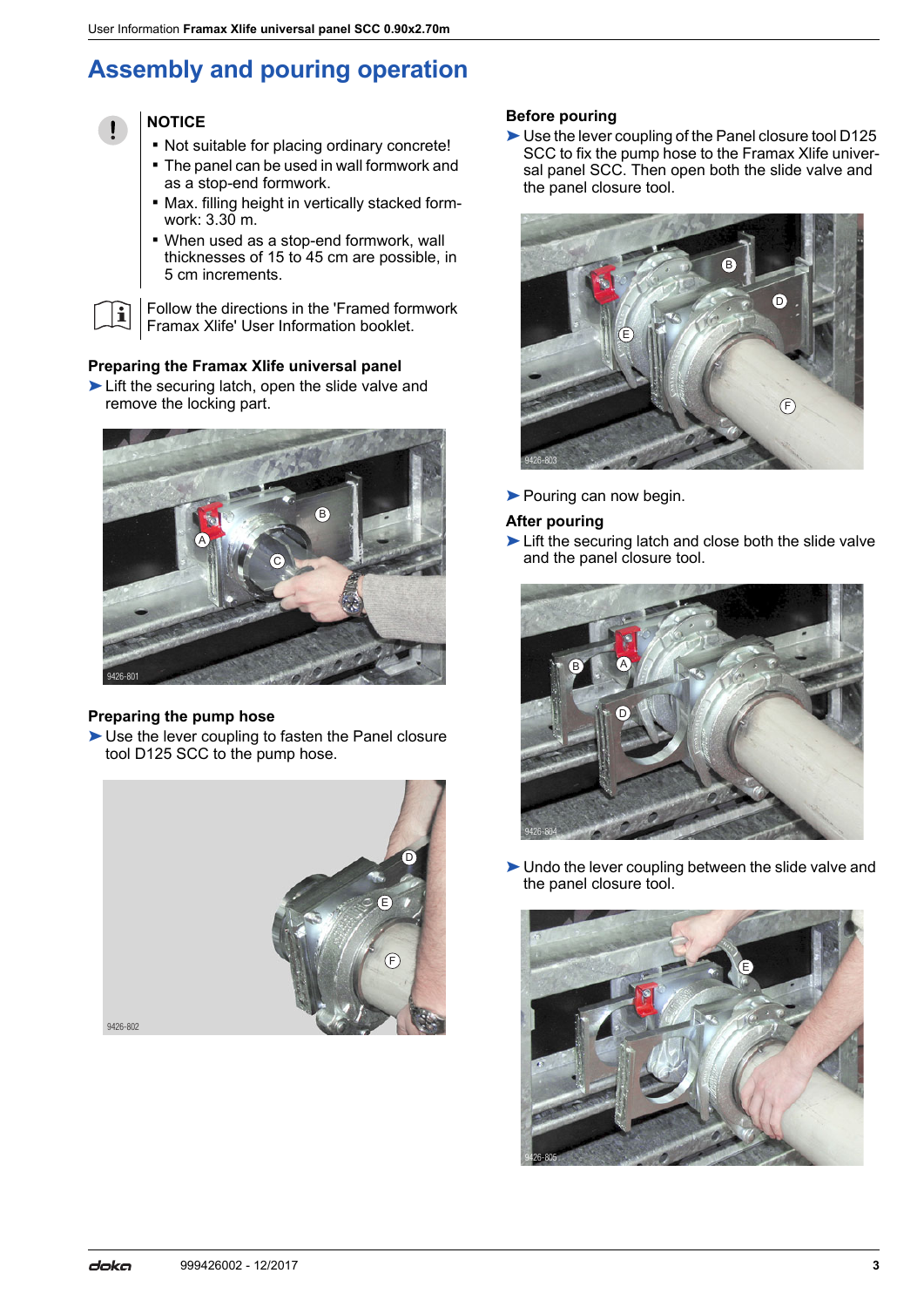▶ Dismount the pump hose from the panel together with the Panel closure tool D125 SCC.



▶ Clean the panel closure tool and insert the locking part.



➤Use the lever coupling to mount the Framax hose to panel coupler SCC to the Framax Xlife universal panel SCC, and turn the spindle to screw the locking part in as far as the slide valve.



► Lift the securing latch and open the slide valve. Screw in the locking part with the Framax hose to panel coupler SCC, as far as it will go.



This pushes in the remaining concrete plug.

➤Close the slide valve and secure it with the securing latch so that it cannot be accidentally opened. Then dismount the Framax hose to panel coupler SCC.



▶ The pouring operation is now finished. Clean the slide valve.



- **A** Securing latch
- **B** Integral slide valve
- **C** Locking part
- **D** Panel closure tool D125 SCC
- **E** Lever coupling
- **F** Pump hose
- **G** Framax hose to panel coupler SCC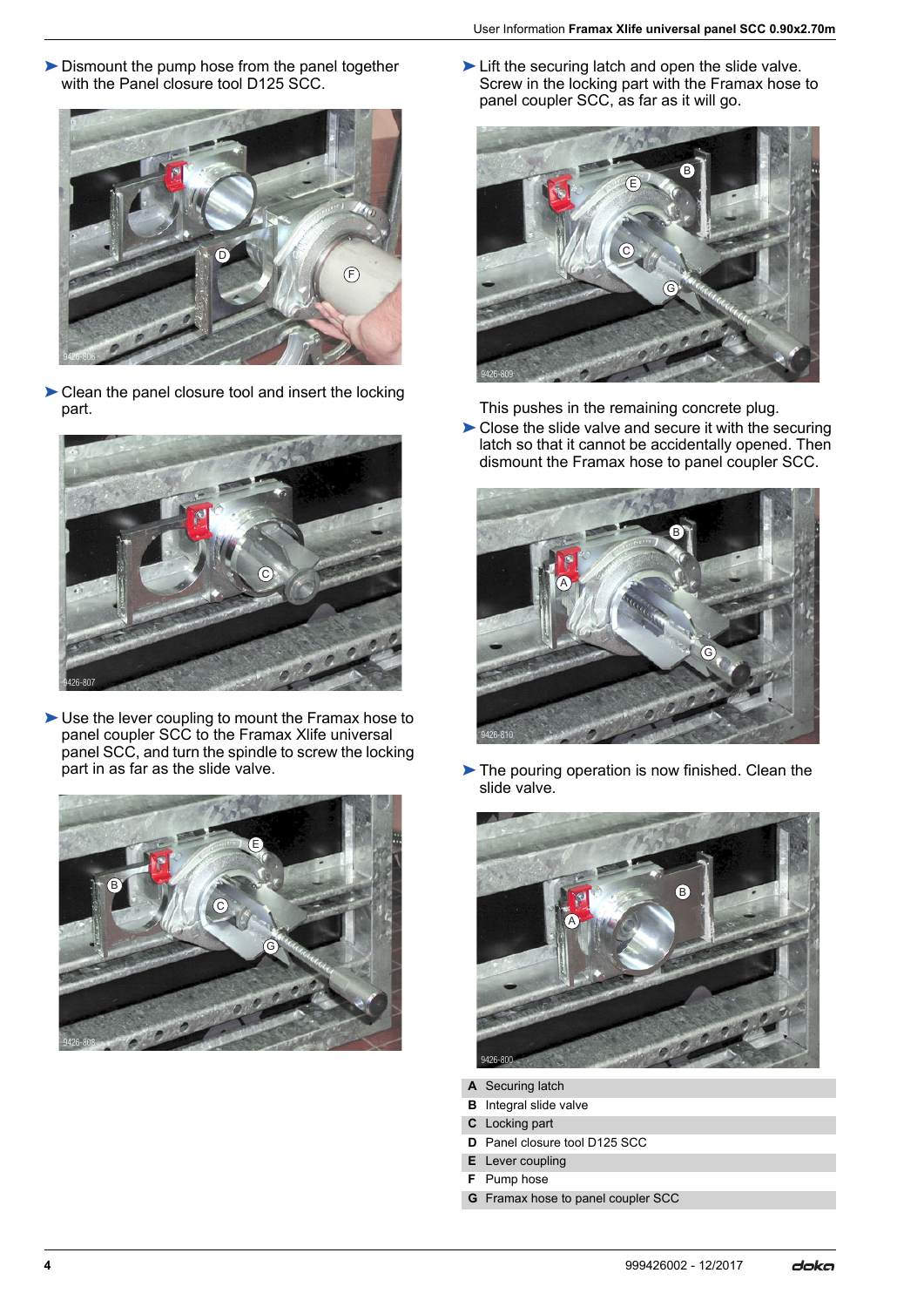[kg] Article n°

|                                                                                        |                                                              | [kg] | Article n°      |
|----------------------------------------------------------------------------------------|--------------------------------------------------------------|------|-----------------|
| Framax Xlife universal panel SCC 0.90x2.70m<br>Framax Xlife-Uni-Element SCC 0,90x2,70m | Galvanised, powder-coated                                    |      | 170.3 588119500 |
| Panel closure tool D125 SCC<br>Sperrschieber D125 SCC                                  | Galvanised<br>Length: 18 cm<br>Width: 33 cm<br>Height: 27 cm |      | 18.0 588127000  |
| Framax hose to panel coupler SCC<br>Framax-Spindelaufsatz SCC                          | Galvanised<br>Length: 48 cm<br>Diameter: 27 cm               |      | 10.0 588121000  |